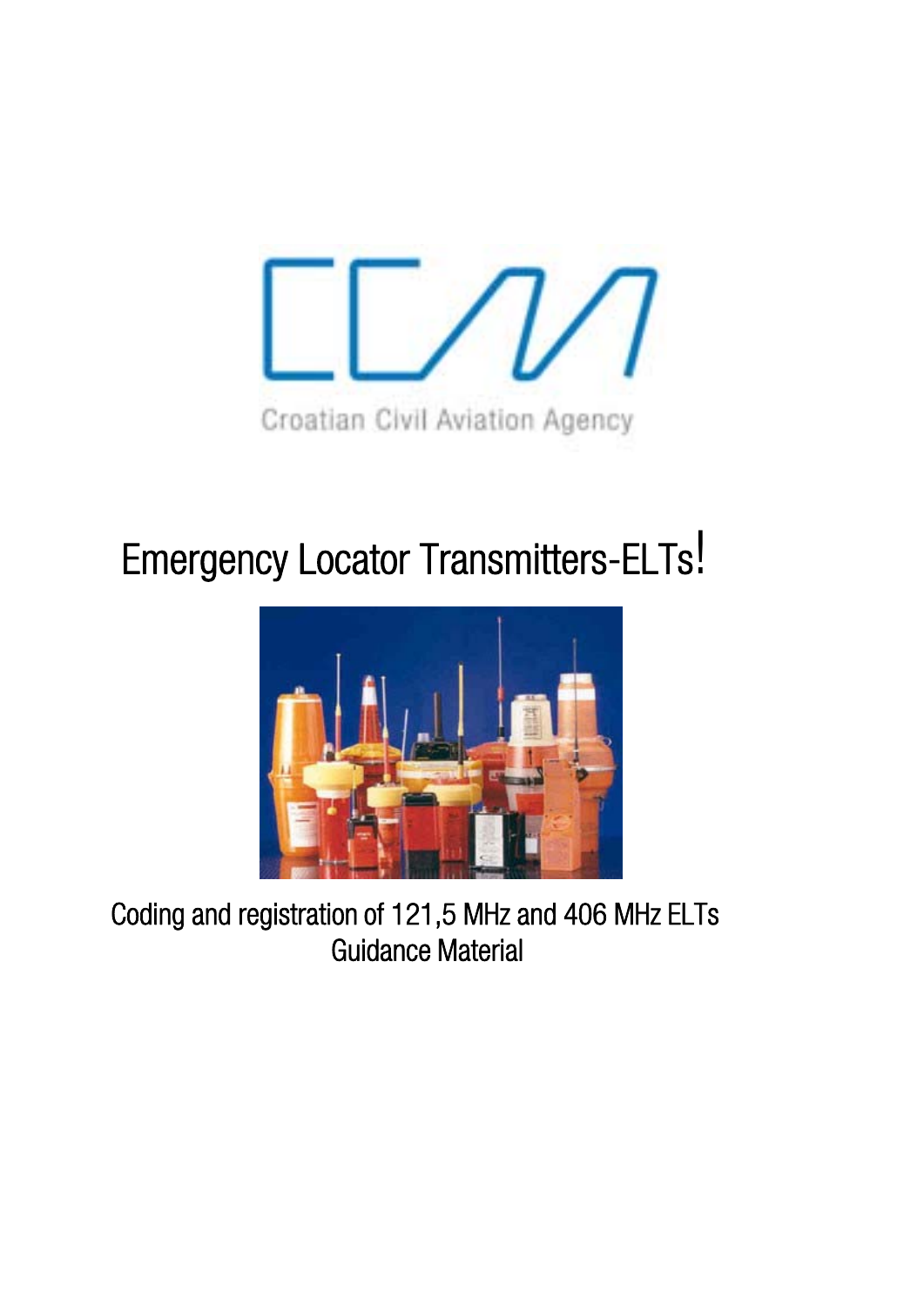

# Records of revisions

| Reference   | Revision no | Effective date |
|-------------|-------------|----------------|
| First issue |             | 23.4.2012.     |
| Revision    |             | 31.10.2014.    |
|             |             |                |
|             |             |                |
|             |             |                |
|             |             |                |
|             |             |                |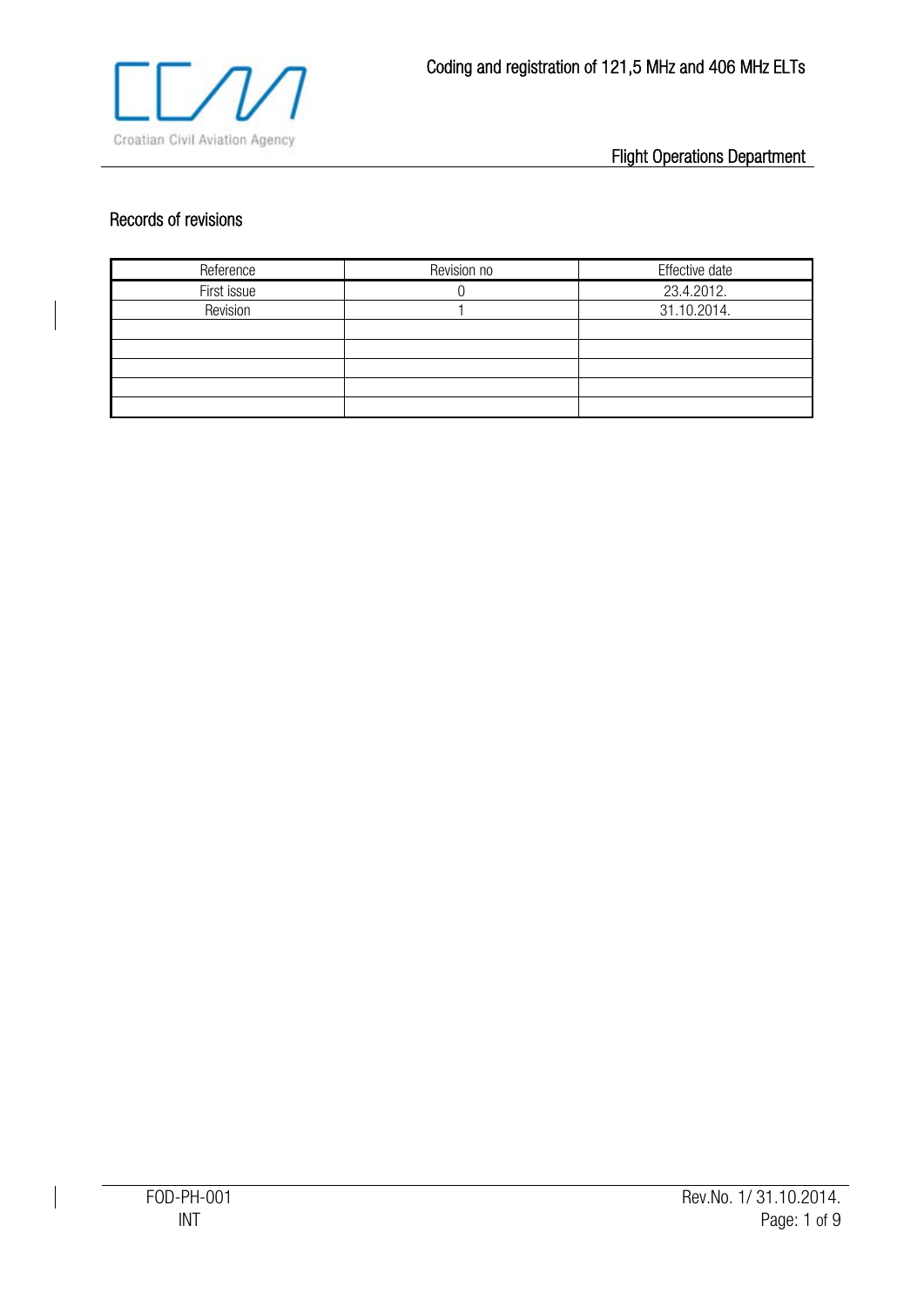

# List of effective pages

| Page no         | Revision no | Effective date |
|-----------------|-------------|----------------|
|                 |             | 31.10.2014.    |
| $\mathbf{2}$    |             | 31.10.2014.    |
| 3               |             | 31.10.2014.    |
| $\overline{4}$  |             | 31.10.2014.    |
| 5               |             | 31.10.2014.    |
| $6\phantom{1}6$ |             | 31.10.2014.    |
|                 |             |                |
|                 |             |                |
|                 |             |                |
|                 |             |                |
|                 |             |                |
|                 |             |                |
|                 |             |                |
|                 |             |                |
|                 |             |                |
|                 |             |                |
|                 |             |                |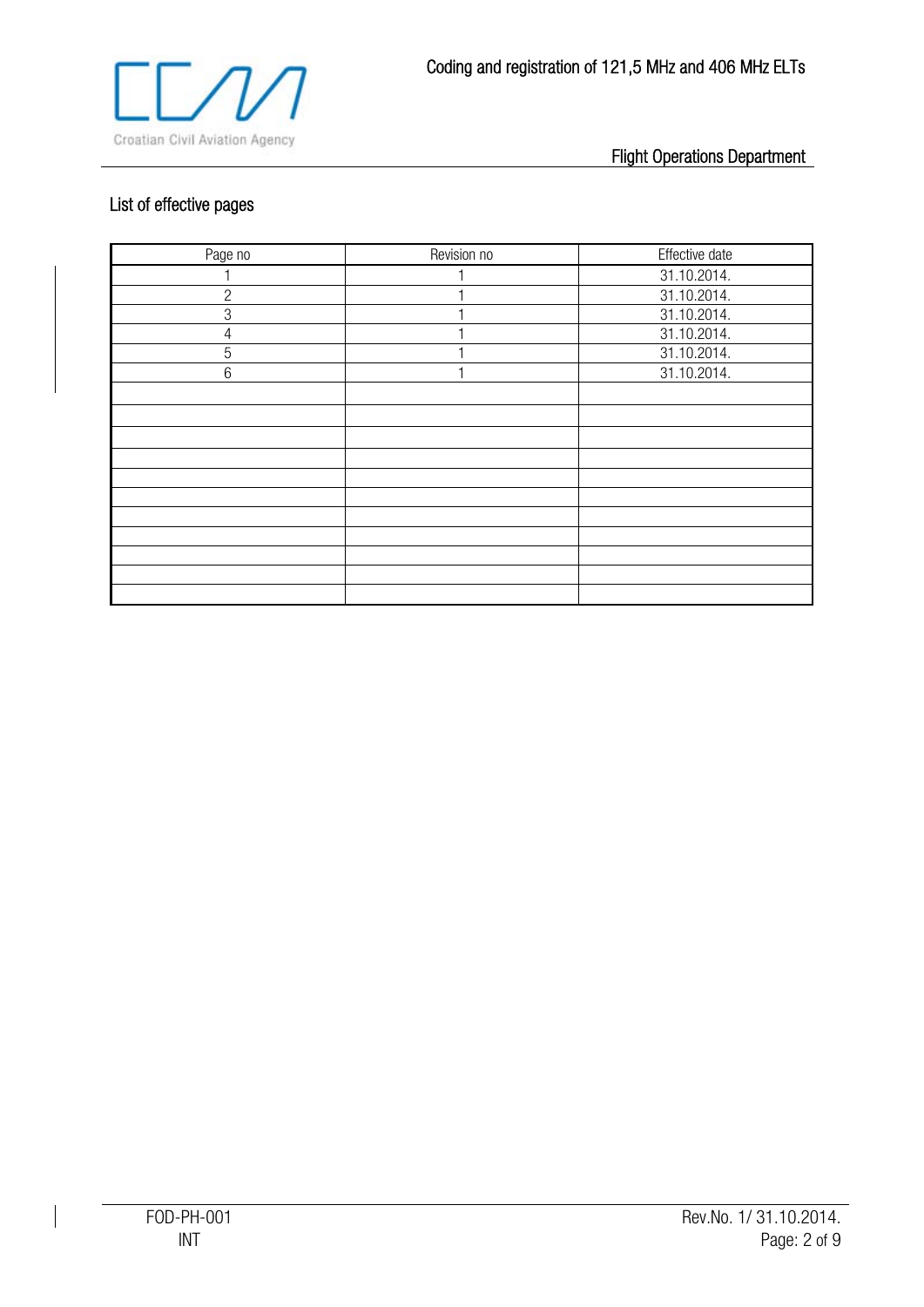

# Content

 $\overline{\phantom{a}}$ 

 $\overline{\phantom{a}}$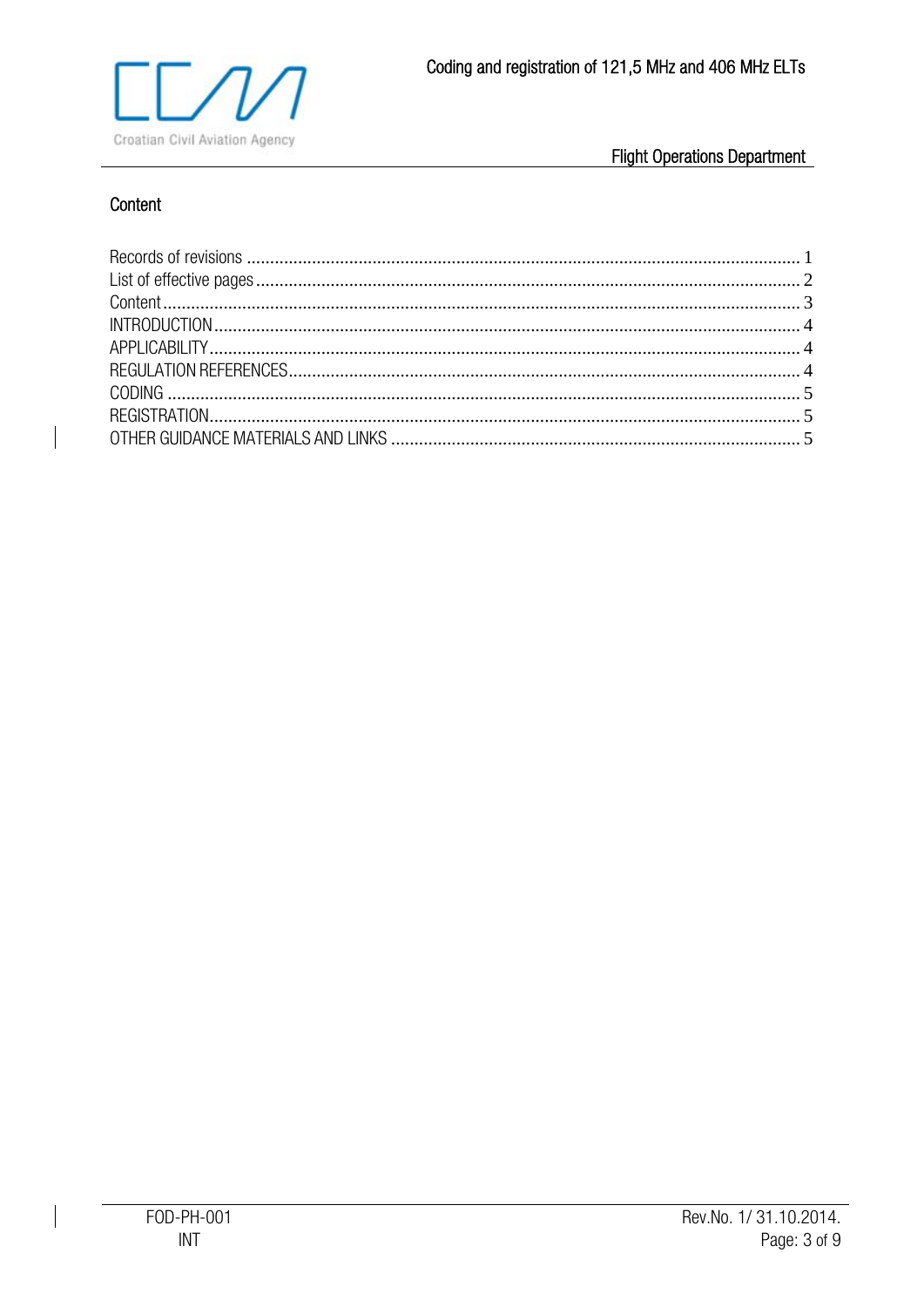

## **INTRODUCTION**

The purpose of this Guidance material is to provide air carriers and aircraft operators with necessary guidance on possible ways of coding, and registration of ELTs when installed in aircraft carrying the Croatian registration sign.

According to ICAO Annex 10, Volume V, Chapter 2, Frequencies for emergency locator transmitters (ELTs) for search and rescue:

2.1.1 Until 1 January 2005 emergency locator transmitters carried in compliance with Standards of Annex 6, Parts I, II and III shall operate either on both 406 MHz and 121.5 MHz or on 121.5 MHz

2.1.2 All emergency locator transmitters installed on or after 1 January 2002 and carried in compliance with Standards of Annex 6, Parts I, II and III shall operate on both 406 MHz and 121.5 MHz

2.1.3 From 1 January 2005, emergency locator transmitters carried in compliance with Standards of Annex 6, Parts I, II and III shall operate on both 406 MHz and 121.5 MHz

#### **APPLICABILITY**

This Guidance Material is applicable to Croatian Air Operator Certificate and Aircraft Operator Certificate holders.

#### REGULATION REFERENCES

 CAT.IDE.A.280 and CAT.IDE.H.28O of Annex IV Commercial air transport operations (PART-CAT) of COMMISSION REGULATION (EU) No 965/2012 of 5 October 2012 laying down technical requirements and administrative<br>procedures related to air operations pursuant to Regulation (EC) No 216/2008 of the European Parliament<br>and of the Council

OPS.GEN.430 of Ordinance on requirements to conduct operations of an aircraft and organizational requirements to be met by operators of aircraft ("Official Gazette" "No: 10/14)

Ordinance on conditions for allocation and use of radio frequency spectrum, article 14.(3) and article 15.(3)(2)

("Official Gazette", No.: 45/12, 50/12 and 97/14)

ICAO Annex 6, Part I, 6.17 ICAO Annex 6, Part II, 2.4.12 ICAO Annex 6, Part III, Section II, 4.7 ICAO Annex 6, Part III, Section III, 4.8 ICAO Annex 10, Volume III, Part II, Chapter 5 ICAO Annex 12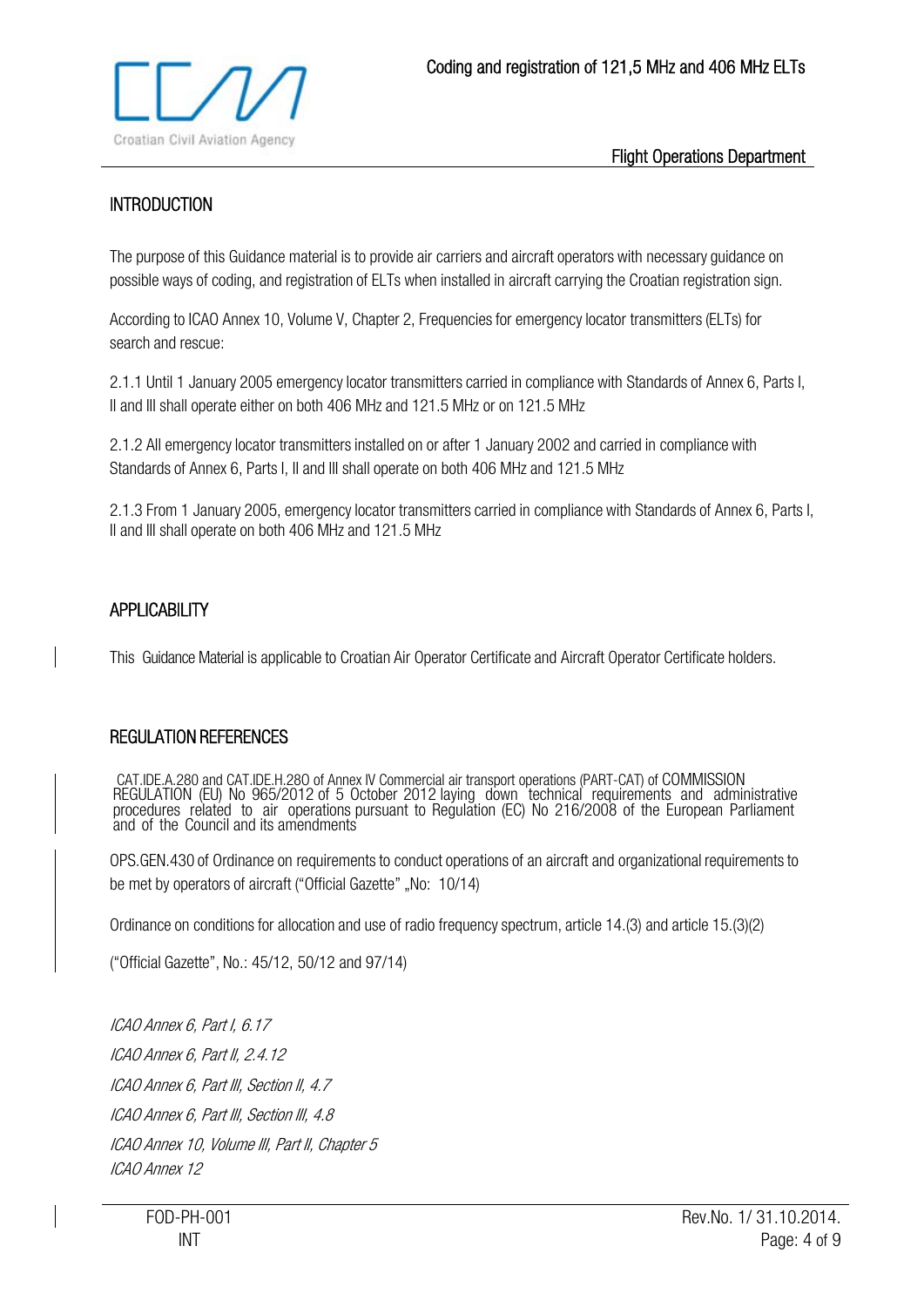

Article 110 and Article 111.of Air Traffic Law, ("Official Gazette", No: 69/09, 84/11, 54/13, 127/13 and 92/14)

#### CODING

All messages emitted by 406 MHz ELT and 121,5 MHz must contain a unique identification of an ELT.

The complete ELT identification code consists of:

- Protocol flag
- Protocol code
- Country code
- Identification code

Air carriers and aircraft operators could use four options for coding which are acceptable to Agency:

- Unique ELT serial number
- Operator's designator and ELT's serial number
- 24-bit Mode S aircraft address assigned by Croatian Civil Aviation Agency
- Aircraft nationality and registration marks

Detailed information can be found in the COSPAS-SARSAT documents.

#### **REGISTRATION**

All Emergency Locator Transmitters (ELT) installed in aircraft and transmitting on 121.5 MHZ and 406 MHz frequency must be registered by the Croatian Civil Aviation Agency which will forward information to National Protection and Rescue Directorate-Maritime Rescue Coordination Centre (MRCC). Registration should be made using the form FOD-FRM-037 available on the Agency's website

Of particular importance is that the operator ensures the person who will be available 24 hours a day for telephone contact in case of an emergency. Any changes of data concerning the 121.5 MHz and 406 MHz Emergency Locator Transmitter (ELT) must immediately be notified to Croatian Civil Aviation Agency.

#### OTHER GUIDANCE MATERIALS AND LINKS

COSPAS-SARSAT, G.003-Introduction to the COSPAS-SARSAT System